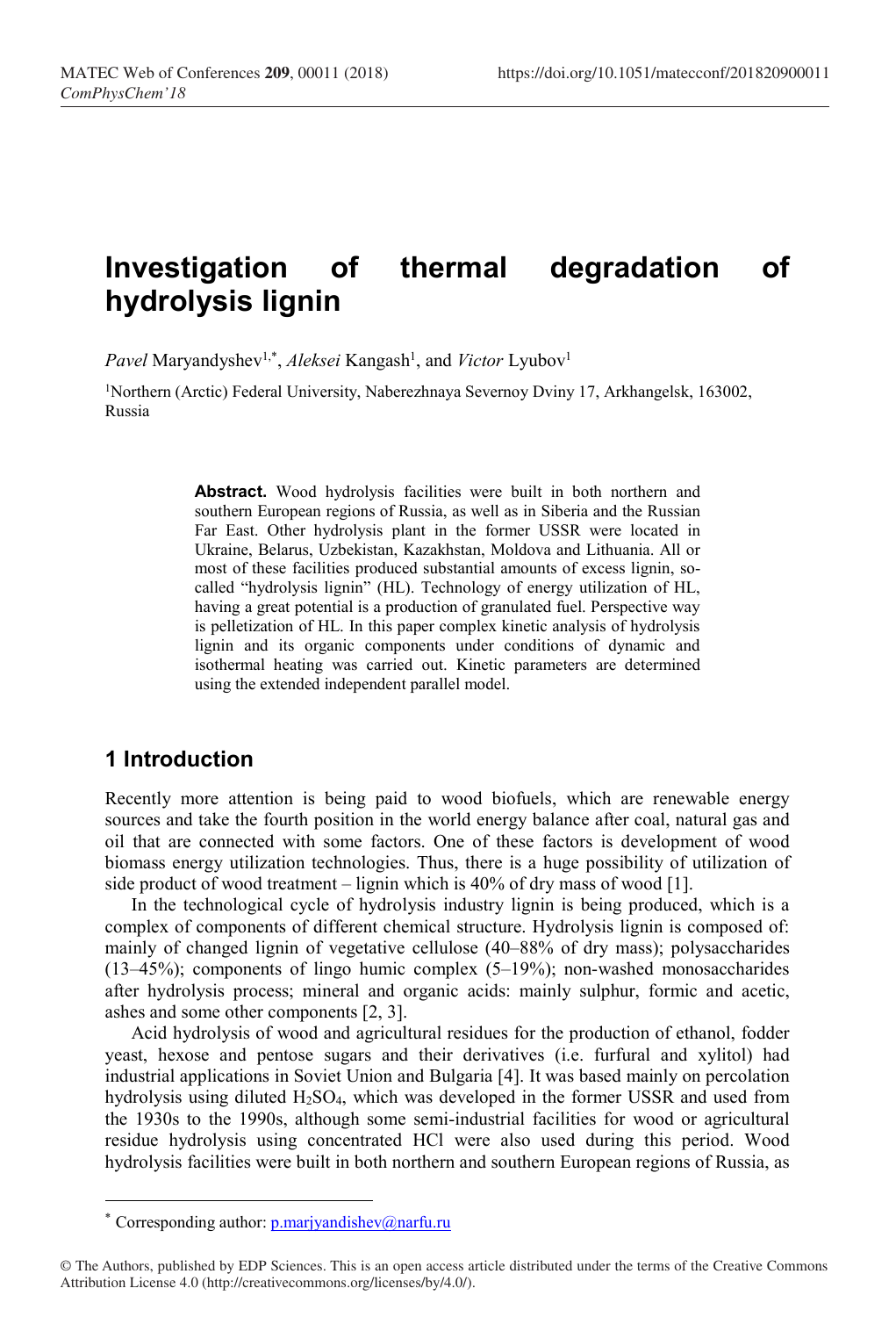well as in Siberia and the Russian Far East. Other hydrolysis plant in the former USSR were located in Ukraine, Belarus, Uzbekistan, Kazakhstan, Moldova and Lithuania. All or most of these facilities produced substantial amounts of excess lignin, so-called "hydrolysis lignin" (HL). In spite of the fact that there were energy utilizing boilers, they were not able to use all hydrolysis lignin for the energy production and main part of HL was stored in dumps.

Technology of energy utilization of HL, having a great potential is a production of granulated fuel [1]. Perspective way is pelletization of HL. And combination of the preliminary torrefaction process of HL before its pelletization (isothermal heating at 250– 300°С without oxygen) of the initial HL will lead to receiving a new product with better heating values: energy yield and density. First experience of such plant in the Arkhangelsk region of the Russian Federations shows that pellets from HL has calorific value not lower than 21,34 MJ/kg (with  $W_r = 6,27\%$ ; A<sub>r</sub>=2,45%).

Therefore, a huge interest is being raised to the energy utilization of the hydrolysis lignin in the Russian Federation. For the effective energy utilization of the HL it is necessary to study deeply its characteristics, process of thermal degradation and combustion, to analyze gas components and ashes during the process of thermal degradation, to carry out comparison with classical wood fuel (spruce, pine). In this paper thermogravimetric curves were constructed, gas components were determined, and kinetic parameters were calculated using an extended independent parallel model. The results were compared with parameters of classic wood fuels.

#### 2 Materials and methods

Wood fuel of various species (spruce and pine trunk, spruce and pine bark, hydrolysis lignin) were used during the investigation for comparisons.

The content of carbon, hydrogen, nitrogen and sulphur was determined using the EuroVectorEA-3000 analyser, and oxygen was calculated from the mass balance.

The thermotechnical characteristics of the test samples were determined in accordance with State Standard 54185-2010, 54186-2010, and 54211-2010. Net calorific values were determined using an IKA C 2000 Basic version 2 bomb calorimeter.

For a deeper understanding of the processes of thermal decomposition and combustion of wood fuels, it is necessary to know what components they consist of. For this, X-ray fluorescence analysis was performed.

Samples were dynamically heated to produce thermogravimetric curves. Experiments were carried out using a synchronous thermal analyzer Netzsch STA 449 F3.

For isothermal heating 250-mg sample was placed in the crucible of the reactor with a special spoon and heated from ambient temperature ( $20^{\circ}$ C) to a temperature of 550 $^{\circ}$ C; then, it was kept under isothermal conditions for an hour under air, which was obtained mixing of nitrogen with oxygen (Fig. 1). The analyser of gas components (Anapol EU 5000), which consists of electrochemical cells for the determination of  $CO$ ,  $CO<sub>2</sub>$ ,  $O<sub>2</sub>$ , and total hydrocarbons, allowed to perform continuous measurements.

Kinetic parameters were calculated using extended independent parallel model (EIP). The EIP model combines the parallel processes of thermal degradation of the three organic components of wood biomass (hemicellulose, cellulose and lignin). To implement this method, the ratio coefficients for hemicellulose, cellulose and lignin must be determined, which is not an easy task [5]. In this paper, the desired relations were determined from differentiated thermogravimetric curves and were calculated from the results of modelling.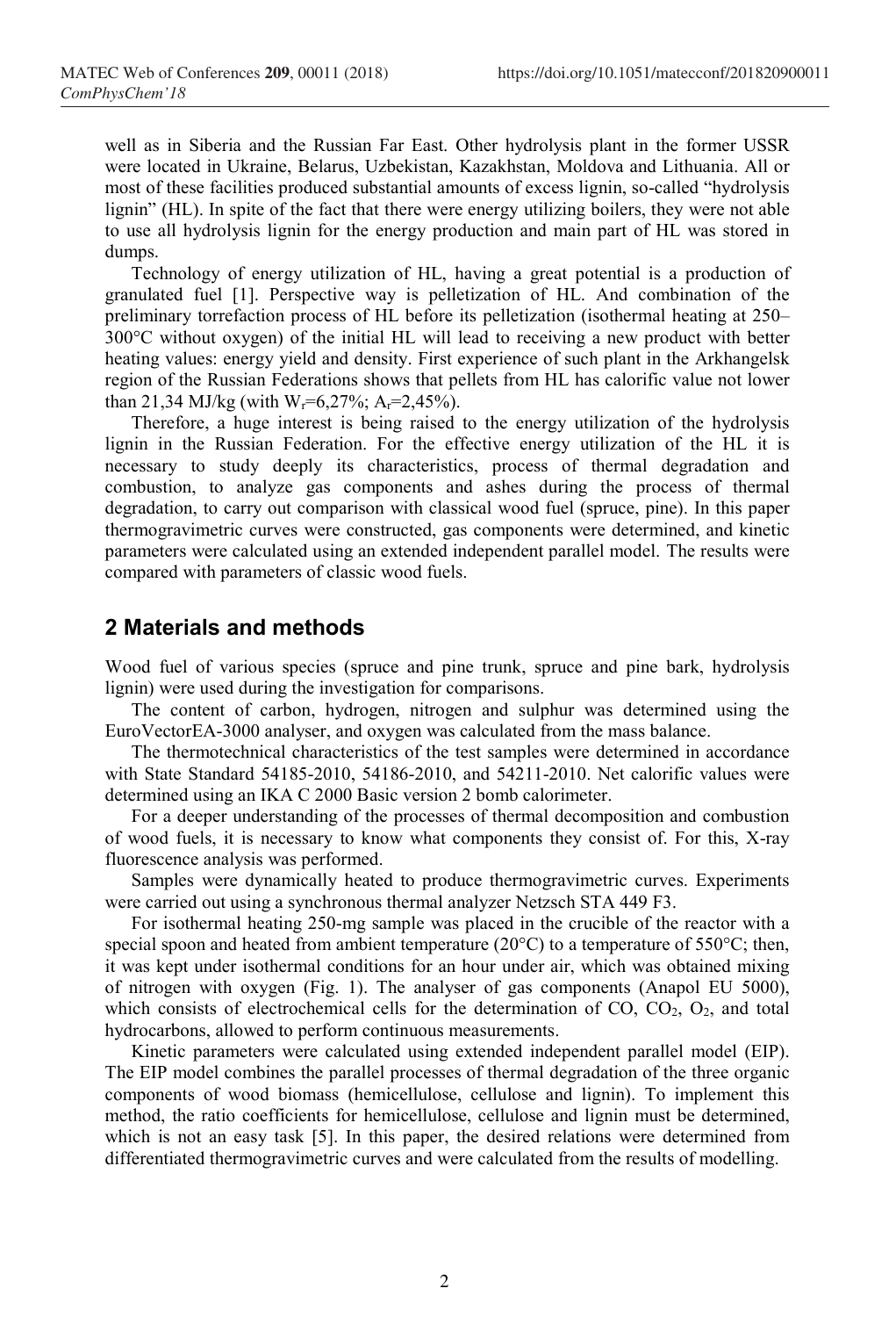

Fig. 1. Schematic diagram of the experimental installation for the determination of gas components and fine particles emitted during the thermal decomposition and combustion.

# 3 Results and discussion

The elemental composition of hydrolytic lignin is shown in Table 1.

Table 1. The elemental composition of hydrolytic lignin.

|                   | C(%)         | (9/0)     | (%)<br>N | (9/0)<br>ຕ               | (9/0) |
|-------------------|--------------|-----------|----------|--------------------------|-------|
| <b>Hydrolysis</b> | ، دء<br>22,0 | εo<br>3,0 | $_{0,2}$ | $\overline{\phantom{0}}$ | 29,8  |
| lıgnın            |              |           |          |                          |       |

The results of proximate analysis are shown in Table 2.

| Sample            | Moisture    | Ash content | Content of | Net            |
|-------------------|-------------|-------------|------------|----------------|
|                   | $W_{a}$ (%) | $A_{a}$ (%) | volatile   | calorific      |
|                   |             |             | organic    | value          |
|                   |             |             | component  | $Q_i^r(kJ/kg)$ |
|                   |             |             | $V_a$ (%)  |                |
| Hydrolysis lignin | 8,6         | 3,0         | 57,8       | 19315          |
| Spruce (trunk)    | 6,9         | 1,0         | 79,1       | 17028          |
| Spruce (bark)     | 11,6        | 2,2         | 65,5       | 16982          |
| Pine (trunk)      | 7.4         | 0,3         | 79,1       | 17313          |
| Pine (bark)       | 9,5         | 2,5         | 68,6       | 17292          |

Table 2. Proximate analysis.

Classical TG and DTG curves in Figures 2–3 describe the evaporation of moisture and volatile substances. Considering hydrolysis lignin, it can be distinguished 3 main zones. The first zone, in the temperature range from 20 to 140 °C with a weight loss of about 10% is characterized by evaporation of moisture. The second zone is the zone of active pyrolysis, corresponds to a temperature range of  $250-400$  °C. In this zone, the main mass loss occurs (from 45 to 60% depending on the type of fuel), the thermal degradation of hemicellulose and cellulose that make up the components of wood biofuels occurs. The third zone is in the temperature range from 400 to 800 °C and characterizes the process of passive pyrolysis when there is a prolonged thermal degradation of organic substances, mainly lignin. The mass loss in this range is from 10 to 15%, depending on the sample.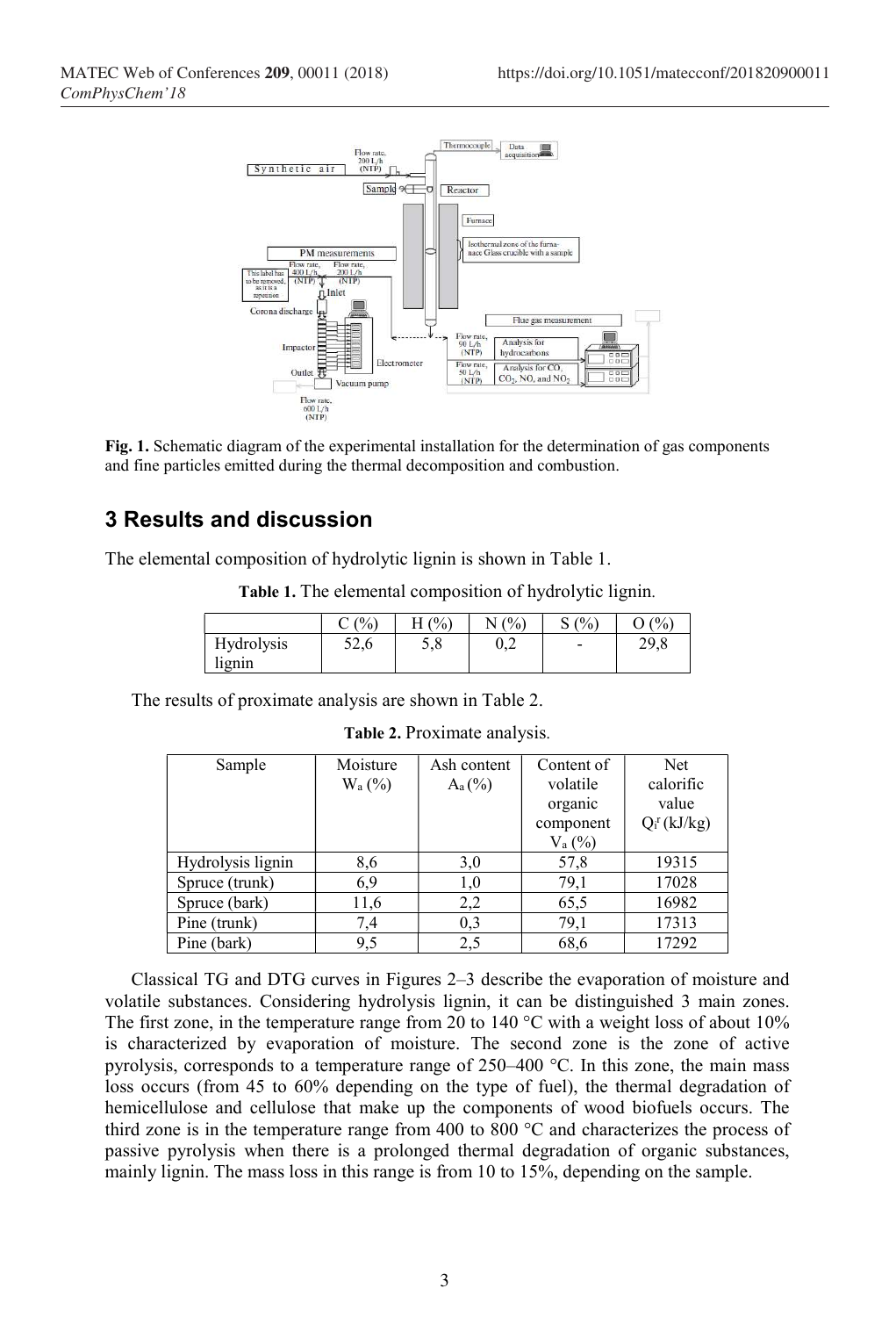

Fig. 2. TG and DTG curves for the thermal degradation of hydrolysis lignin under inert atmosphere (a) and under air (b)

Figure 3 illustrate data on the gas components CO, CO2, and hydrocarbons for hydrolysis lignin: the decomposition of the organic components of the test materials begins at a temperature of about 200°C. The release of gases reaches a maximum at 380– 400°C with the simultaneous combustion of volatile substances and of the coke residue. A lower volatile content and a considerably higher ash content in the hydrolytic lignin are responsible for a lower concentration level of the resulting gaseous components (to 8000 ppm) than that in the case of the spruce wood (to 11000 ppm). Note that carbon dioxide predominated in the resulting gaseous components.<br>Concentration, ppm



Fig. 3. Gas components formed in the course of the thermal decomposition and combustion of hydrolysis lignin

Table 4 shows the kinetic parameters for hydrolysis lignin in the inert and air atmosphere, determined by the EIPR model. This model is being mainly developed by the scientists of the Laboratory of Risk Analysis of the University of Haut Alsace [7].

| Sample        | Kinetic parameters  |                       |                      |                       |  |
|---------------|---------------------|-----------------------|----------------------|-----------------------|--|
|               | Nitrogen atmosphere |                       | Air atmosphere       |                       |  |
|               | $A(s^{-1})$         | $E_{\alpha}$ (kJ/mol) | $A(\mathbf{s}^{-1})$ | $E_{\alpha}$ (kJ/mol) |  |
| Hemicellulose | $1.8 \cdot 10^{4}$  | 78,0                  | $1,8.10^{4}$         | 79,0                  |  |
| Cellulose     | 1,1.10 <sup>4</sup> | 87,0                  | $4,1.10^{7}$         | 115,0                 |  |
| Lignin        | 10.1                | 60,0                  | 10,1                 | 50,0                  |  |
| Coke residue  |                     |                       | 6,0.10 <sup>4</sup>  | 99,0                  |  |
| Error         | 0.013               |                       | 0.035                |                       |  |

Table 4. Kinetic parameters for hydrolysis lignin.

# 4 Conclusions

Complex kinetic analysis of hydrolysis lignin and its organic components under conditions of dynamic and isothermal heating was carried out. Hydrolysis lignin has good composition elements and results of the proximate analysis are quite similar to results of the classical